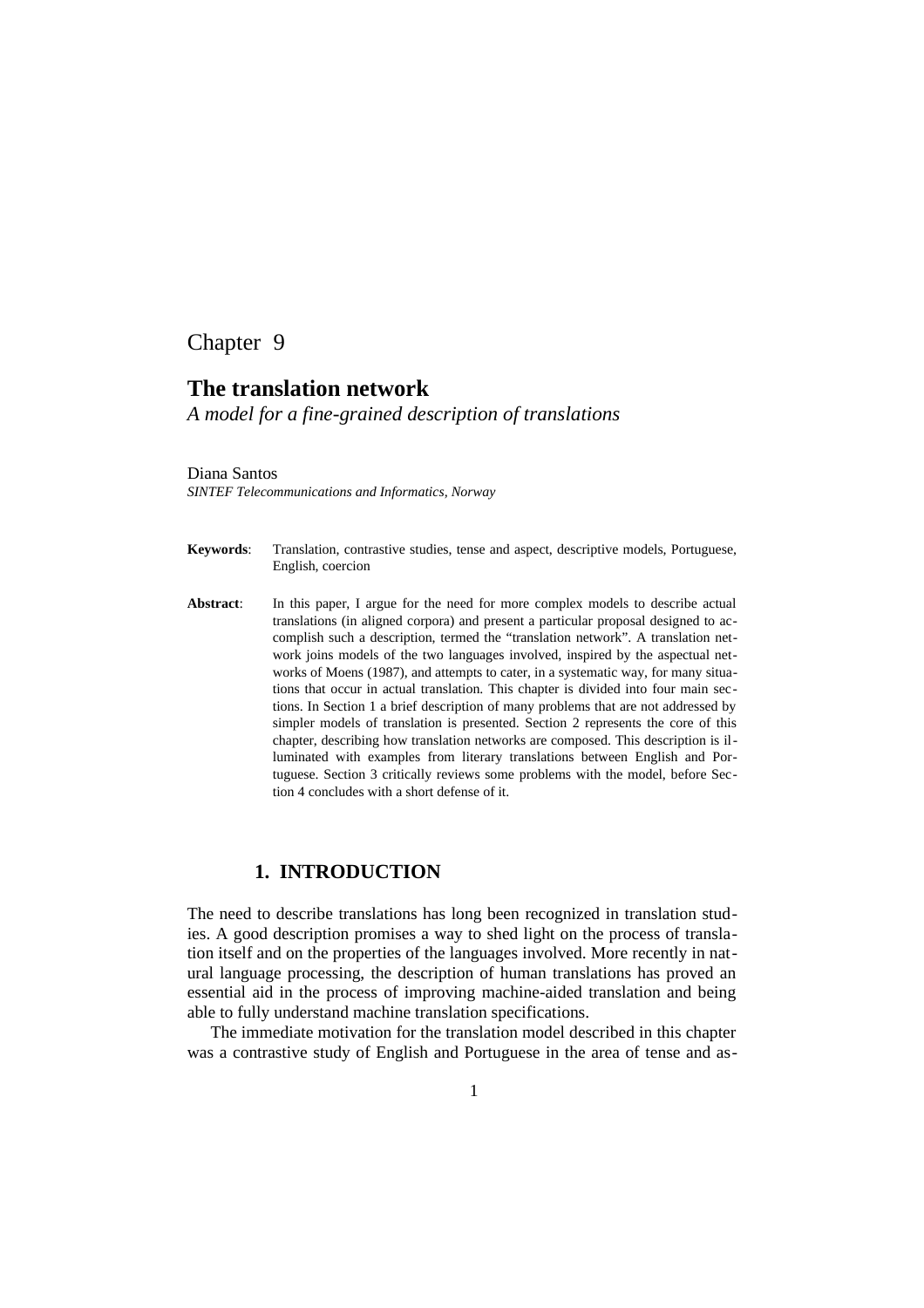pect. This study was undertaken with the goal of being able to process the two languages automatically.

A parallel corpus was created for the two languages. The intended use of the corpus was to provide contrastive facts that would lead to a better understanding of the translation between the two languages – and, in that way, also provide relevant information concerning the two languages involved, English and Por-tuguese.<sup>[1](#page-1-0)</sup>

The detailed study of the corpus prompted the discovery of interesting regularities in several specific cases. The attempt to describe the general properties of the translations in the corpus, and especially problems specific to the Portuguese/English language pair, led to the creation of a robust, abstract model of translation. The model, while complex, is better than simple models based on assumptions that simply do not hold, such as meaning preservation, identity of order, or word-to-word correspondence.

This chapter is thus different from the others in the present book, because it describes the *result* of the processing of parallel corpora and not the processing itself. With that said, I would now like to return to some of the assumptions that the model presented later in this chapter avoids in order to demonstrate why they should be avoided.

1. *Sentence structure and overall text organization are preserved.* This is not necessarily true. Punctuation and sentence separation are, to a large extent, language-dependent: both the use of direct/indirect speech (Santos, 1998) and the way sentence connectives are employed are very different in English and Portuguese, as illustrated in Figure 1.

 $p$  <s>Then, in a softer tone, he added to the husband, as he retired:  $\langle$ /s> $\langle$ /p>  $\langle p \rangle \langle s \rangle$  Good night, John.  $\langle s \rangle \langle p \rangle$ 

*Figure 1.* Different discourse organization including direct speech<sup>[2](#page-1-1)</sup>

Also, different cohesive strategies are used by the two languages. According to Frankenberg-Garcia (1998), the text in Figure 2 is typical of Portuguese

<sup>&</sup>lt;p><s> *Then, with a quiet , "Good night, John," to the husband, he went out.* </s></p> <p><s> *Depois, em tom mais suave, ele acrescentou para o marido, ao se retirar:* </s></p> <p><s> *— Boa noite, John*. </s></p>

<span id="page-1-0"></span>Corpus-based contrastive studies seem to be an active research area at the moment, as witnessed by the appearance of several books on the subject; see e.g. Aijmer *et al.* (1996) and Johansson & Oksefjell (1998). The need to investigate translation *performance* has, however, been recognized earlier in contrastive linguistics (see Johansson, 1975; Maslov, 1985[1977]; Fisiak, 1980; Filipovic, 1984).

<span id="page-1-1"></span>All my examples are taken from literary works. Contrary to common belief, translation of this text type tries to be closer to the original than e.g. scientific translation, where form is almost irrelevant and the translator therefore has much more freedom (Doherty, 1997a).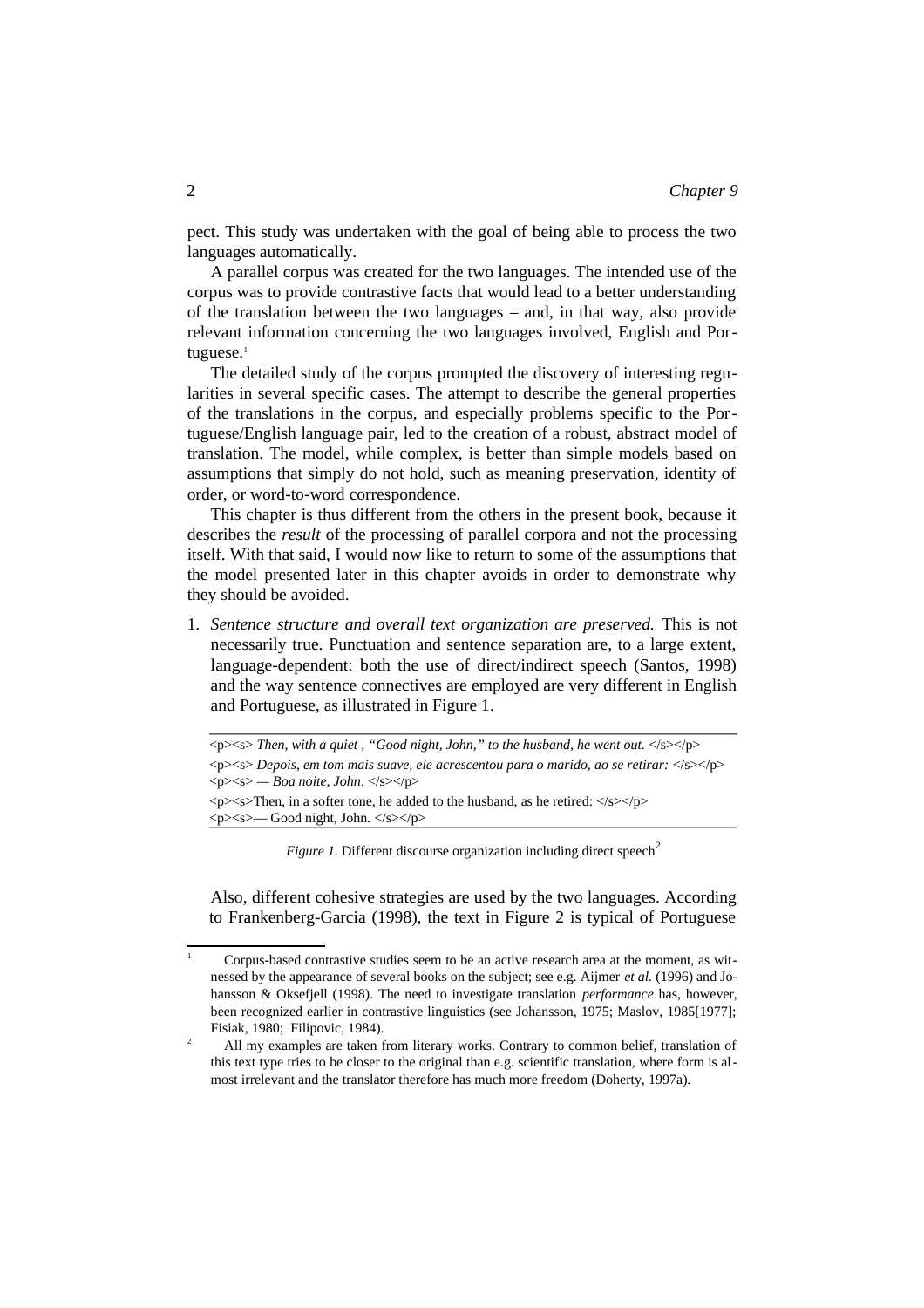learners of English, who export their native language discourse strategies into English.

[8]**William Golding** was born in Cornwall in the beginning of this century. [8a]**He** joined the Royal Navy in the Second World War, and what **he** saw made **him** think that human beings were evil. [8b] **?The author** *of Lord of the Flies* won the Nobel Prize for Literature in 1983

*Figure 2*. Example of failing anaphoric description, from Frankenberg-Garcia (1998)

2. *Translators favour literal translation.* No necessarily so. Even when there is a "standard translation" (Gellerstam, 1986) for a term or grammatical device, it is often the case that the internal structure of the target language leads to non-standard translations (in the sense of different choice of mean-ings, or of complete rephrasing of an apparently possible literal translation).<sup>[3](#page-2-0)</sup> Translation mismatches of all kinds (in the sense of not preserving structure, meaning, discourse or speech act) occur even though they cannot be predicted from the systems of the two languages (i.e., even when a corresponding structure, meaning, discourse choice or speech act exists and can be used in the target language). In other words, restructuring and rewriting are the rule rather than the exception, as illustrated by some examples in Table 1.

| Source                                                                                                                                                                                                                                                                                 | <b>Translation</b>                                                                                                                                                                                                                                                     |
|----------------------------------------------------------------------------------------------------------------------------------------------------------------------------------------------------------------------------------------------------------------------------------------|------------------------------------------------------------------------------------------------------------------------------------------------------------------------------------------------------------------------------------------------------------------------|
| where the pearl was <b>buried</b>                                                                                                                                                                                                                                                      | onde a pérola estava <b>quardada</b><br>'where the pearl was kept'                                                                                                                                                                                                     |
| the doctor said, and he saw Kino's eyes flick<br>involuntarily to the floor near the side post of<br>the brush house.                                                                                                                                                                  | disse o médico, ao mesmo tempo que sequia<br>os olhos de Kino, irresistivelmente parados<br>no chão ao pé do pilar da cabana.<br>'said the doctor, at the same time that he fol-<br>lowed Kino's eyes, irresistibly fixed on the<br>ground near the post of the house' |
| Era um longo hábito de frade o que vestia,<br>quase até às sandálias que, na lama, se<br>distinguiam pouco dos pés magros e<br>ossudos.<br>'It was a long habit of friar he had on, almost<br>to the sandals which, in the mud, were hard<br>to distinguish from his thin, bony feet.' | He wore a long friar's habit that reached al-<br>most to the muddy sandals on his thin, bony<br>feet.                                                                                                                                                                  |
| Quando elas o deixaram exaustas,<br>levantou-se para espreitar.<br>'When they left him, exhausted, he rose ()'                                                                                                                                                                         | When they were exhausted and left, he got up<br>to peep around.                                                                                                                                                                                                        |

| Table 1. Examples of "far from literal" translation |  |  |  |
|-----------------------------------------------------|--|--|--|
|-----------------------------------------------------|--|--|--|

3. *Literal translation represents a non-problematic case.* Often, this is not the case. When there seems to be a relatively straightforward match between the source and target text, one is often in the presence of translationese, i.e., the

<span id="page-2-0"></span><sup>3</sup> In addition, as Kellerman (1999) observes, foreign language learners (and I add translators here) often suffer from what he calls homoiophobia, the fear of similarity.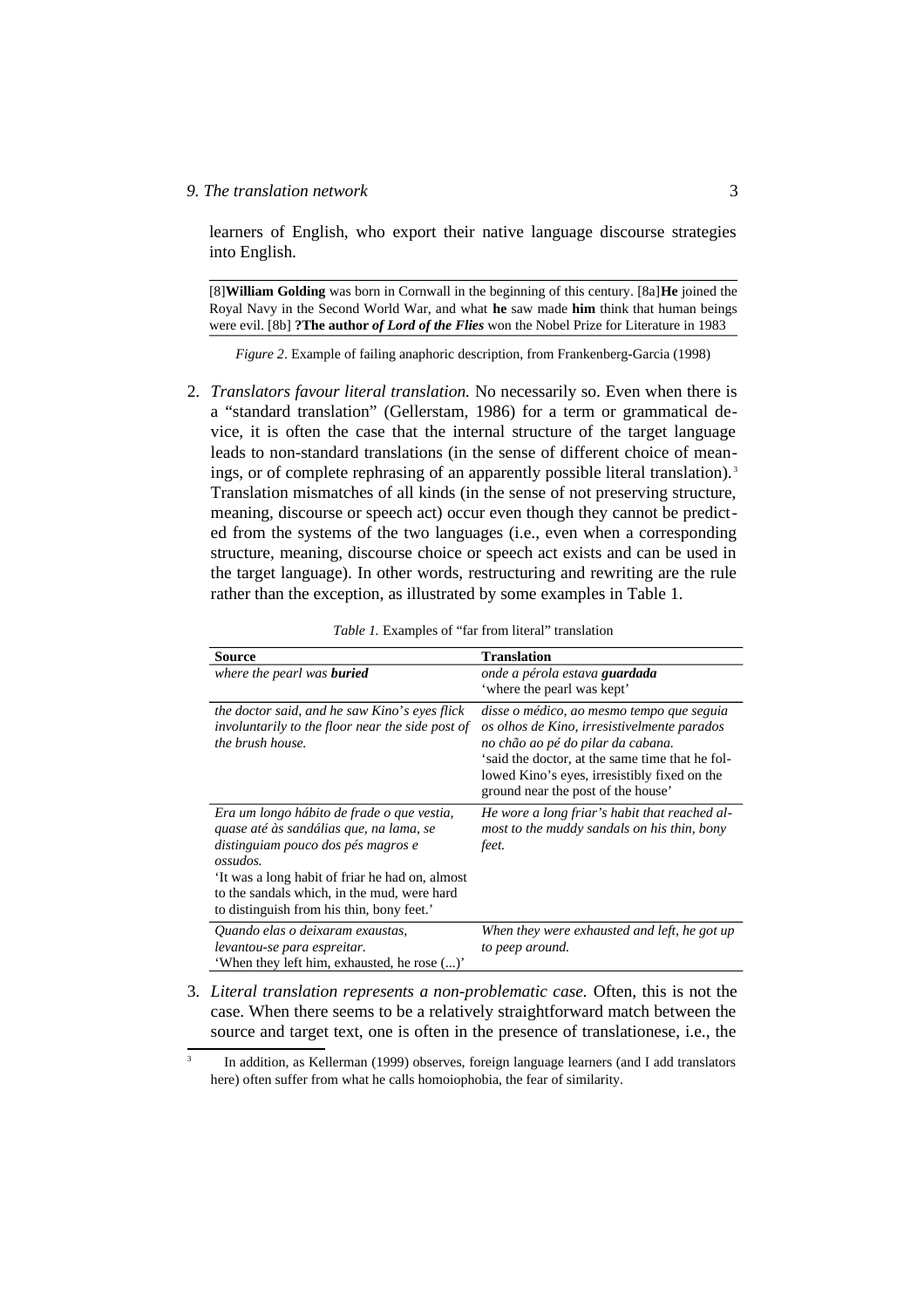(mostl[y](#page-3-0)<sup>4</sup> unintentional) twisting of the target language in order to artificially mirror the source language text. For a wide range of examples from child literature translated into Portuguese, see Santos (1997b).

4. *Translation can be handled without significant processing of either text.* This is hardly ever true. One has to understand what is being said – and how – in each language in order to understand how the two texts are related. In each language there is a set of language-specific categories (and language-specific lexical items, grammatical devices, pragmatic conventions, etc.) that the author (or translator) has to employ in order to achieve a particular goal. And, as Keenan (1978:166) noted, "it would surely be surprising, and a very strong empirical claim, that different languages using different means to express 'meanings' always arrived at exactly the same end." In other words, one has to cope with the language-specificity of each text in order to be able to model translation from one text to the other. Table 2 offers some relevant translation pairs.

| Source                                                                                                                                 | <b>Translation</b>                                                                                                                          |
|----------------------------------------------------------------------------------------------------------------------------------------|---------------------------------------------------------------------------------------------------------------------------------------------|
| now that you <b>have become</b> a rich man                                                                                             | – Agora, que <b>és</b> um homem rico.                                                                                                       |
|                                                                                                                                        | 'Now, that you are a rich man'                                                                                                              |
| Kino <b>stood</b> in the door, <b>filling</b> it, and hatred<br>raged and flamed in back of his eyes                                   | Kino, <b>de pé, barrava</b> a entrada, com o ódio e<br>a ira chispando no fundo dos olhos.                                                  |
|                                                                                                                                        | 'Kino, standing, obstructed the entrance,<br>with the hate and the rage flaming in the<br>back of the eyes'                                 |
| Mas com dia não <b>chegava</b> já.                                                                                                     | But there was no way he could arrive by                                                                                                     |
| 'But with day he no longer would arrive.'                                                                                              | daylight.                                                                                                                                   |
| and the pearl, knocked from his hand, <b>lay</b><br>winking behind a little stone in the pathway.<br>It glinted in the soft moonlight. | Mas a pérola, que lhe saltara da mão,<br>rolara na terra para trás de uma pedra do<br>caminho e cintilava sob a pálida lua.                 |
|                                                                                                                                        | 'But the pearl, which had jumped from him<br>from the hand, had rolled into behind of a<br>path stone and twinkled under the pale<br>moon.' |

*Table 2.* Examples of differences in rendering in original and translation

5. *One meaning is conveyed by each sentence.* Across language borders, meaning may be distributed differently. Vagueness (and compactness) are pervasive properties of natural language. Since the possible instances of vagueness (and compactness) vary from language to language, one of the most common problems for the translator is how to cope with these phenomena

4

<span id="page-3-0"></span>In some cases of literary translation, this strategy is actually pursued by the adherents of the "foreignization" school (see Øverås, 1997).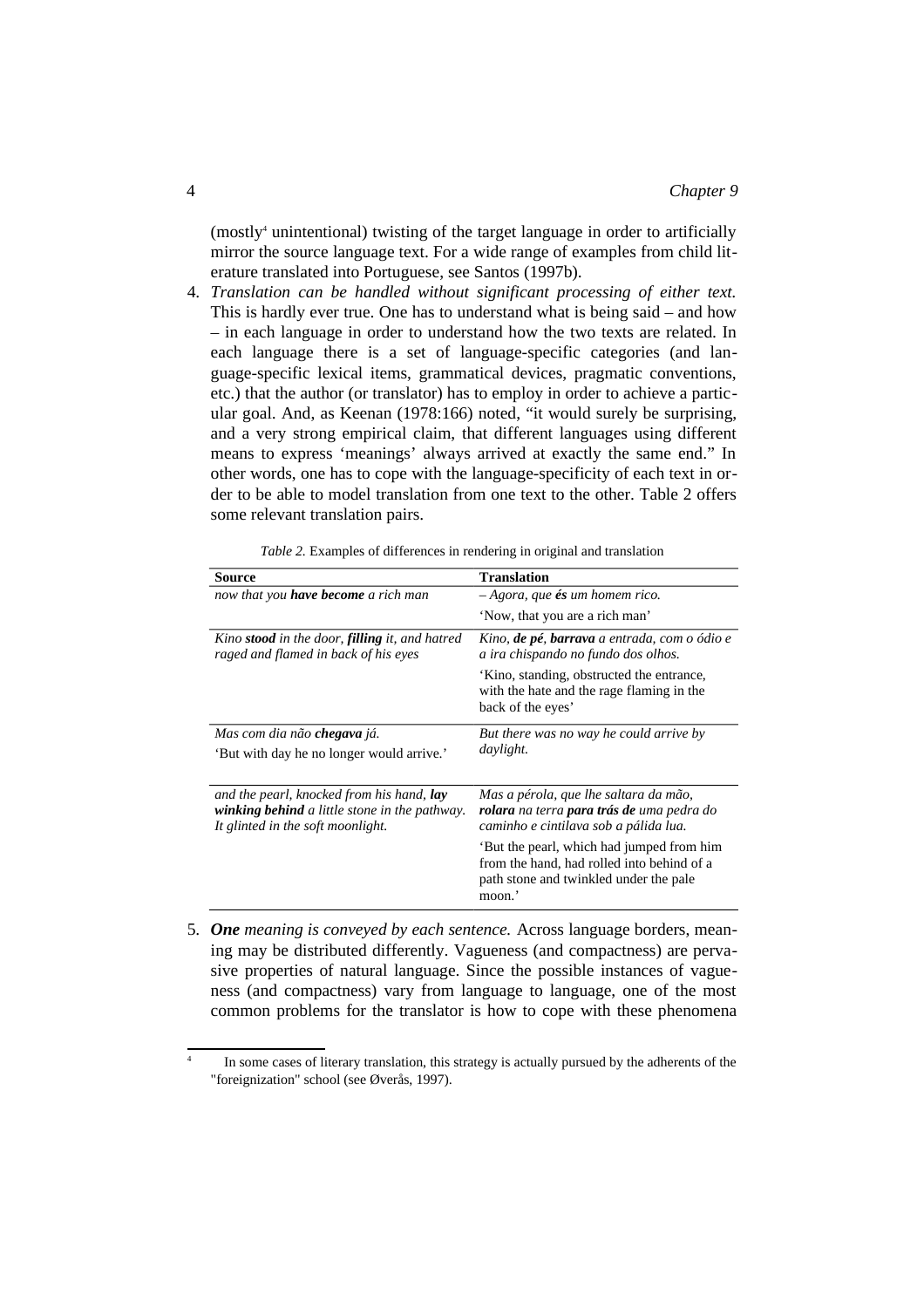(see Santos (1997a) for a detailed motivation and Santos (1995) for further examples).

6. *A translation model does not need to account for "noise".* Contrary to mainstream approaches to parallel corpus processing, I believe that exceptional cases can actually teach us more about the two languages and the delicate problems of translating between them than the common translation patterns. Table 3 presents some "interesting" mistakes.

| Source                                                                                                                                                                                           | <b>Translation</b>                                                                                                                                                                  |
|--------------------------------------------------------------------------------------------------------------------------------------------------------------------------------------------------|-------------------------------------------------------------------------------------------------------------------------------------------------------------------------------------|
| onde entrara em rapazinho quando as<br>paredes da casa ainda se <b>erguiam</b> .                                                                                                                 | which he had entered as a young lad when<br>the walls of the buildings were still being<br>raised.                                                                                  |
| 'where he entered as a small boy when the<br>house buildings were still up'                                                                                                                      |                                                                                                                                                                                     |
| Muitas vezes ouvia os habitantes da aldeia<br>(que ele já conhecera como antepassados<br>deles mesmos ou de animais que lhes<br>circulavam ao pé)                                                | he heard near him the villagers (whom he<br><b>knew</b> as their own ancestors or as animals<br>that gathered around them)                                                          |
| '() (whom he had met before as their own<br>ancestors $()$                                                                                                                                       |                                                                                                                                                                                     |
| After a while they <b>lay</b> down together on the<br>sleeping mat                                                                                                                               | Momentos depois, estavam estendidos, lado<br>a lado, na esteira.                                                                                                                    |
|                                                                                                                                                                                                  | 'Moments after, they were lying, side by<br>side, on the mat.'                                                                                                                      |
| Na repartição, todos os momentos de dis-<br>tracção do chefe, por detrás dos seus óculos<br>de aro escuro e espesso, que dão seriedade e<br>impõem respeito, eram atribuídos à comem-<br>oração, | At the office, the chief, behind his glasses<br>with dark, thick frames which convey solem-<br>nity and command respect, <b>devoted</b> every<br>spare moment to the commemoration; |
| "() every moment of absent-mindedness<br>() was attributed to the commemoration.'                                                                                                                |                                                                                                                                                                                     |

*Table 3.* Examples of translation mistakes that point at difficult areas

Instead of looking for reliable rules or correspondences and considering data which deviates from that norm to be residual noise (Church & Gale, 1991) or rejecting creative language as not relevant for semantics (Dyvik, 1998), I believe that every translation pair – including plain errors and complete rewriting – sheds light on the systems of the two languages. In fact, more often than not, translation mistakes are correlated with actual difficulties stemming from lan-guage differences ("garden path translations"<sup>[5](#page-4-0)</sup>). Extreme rewriting may actually reflect the unnaturalness of preserving some of the features of the source text.

For example, one language may excel in extensive manner descriptions, while the other may be especially concerned with conveying subject perspec-

<span id="page-4-0"></span><sup>&</sup>lt;sup>5</sup> This label was inspired by Doherty's (1997b) "textual garden paths".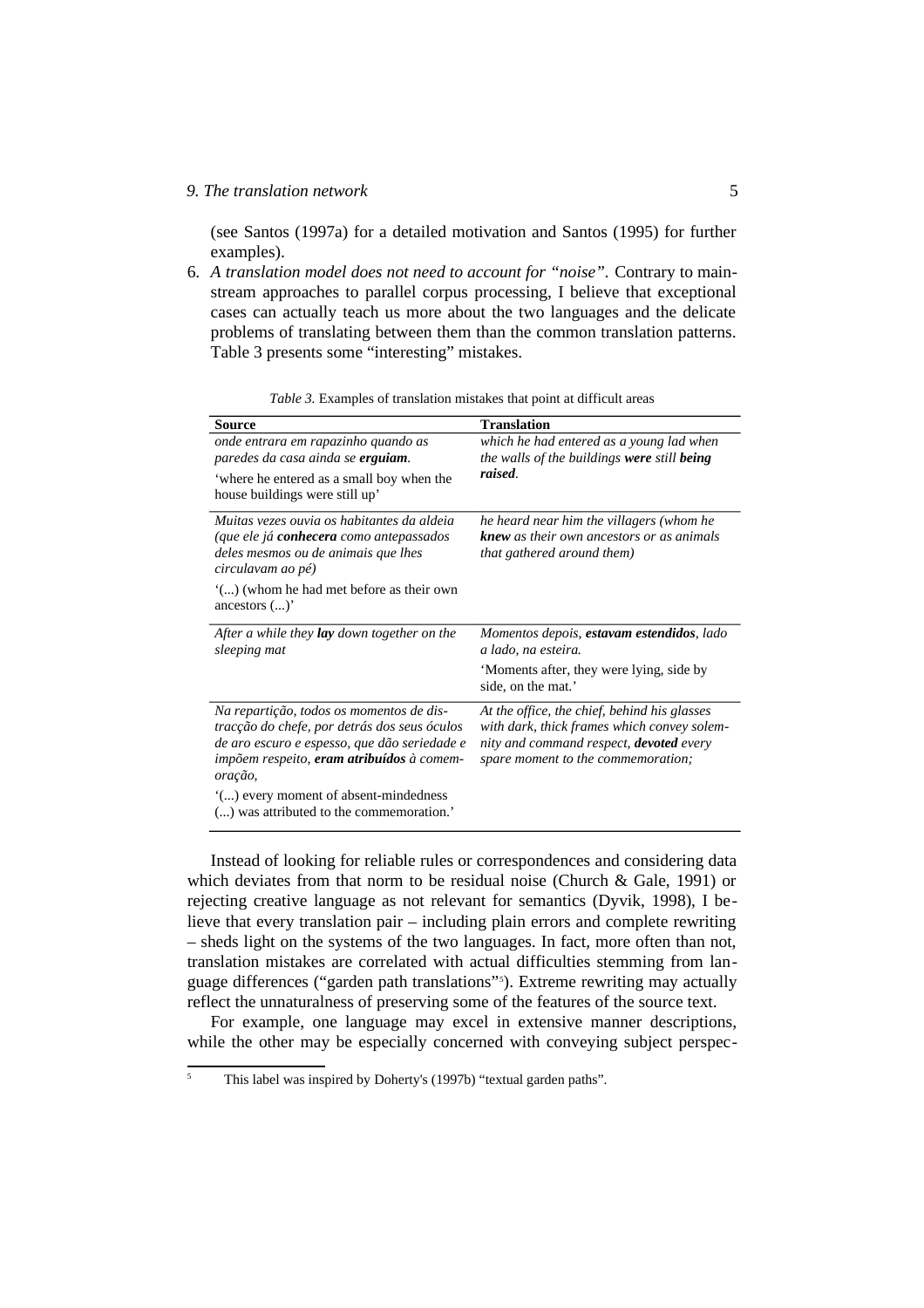tive. To go from one system to another, the translator needs to somehow downtone the excess of description in one field while adding a richer description in the other. See Slobin (1996) and Santos (1998b) for examples concerning, respectively, "moving" in English and Spanish, and "perceiving" in Portuguese and English.

So far, most descriptive models do not address these issues, thus compromising their accuracy, as well as reducing the usefulness of the tools or applications that employ them. For example, translation browsers may fail to display the most interesting cases; translation checkers may reward translationese (like the system described by des Tombe & Armstrong-Warwick, 1993), and corpus-based bilingual dictionaries may fail to significantly improve (as noted by Ebeling, 1999).

### **2. THE TRANSLATION NETWORK MODEL**

The first assumption on which the translation network model is based is that it is necessary to describe the two languages on their own terms – rather than re sort to common categories a priori. The possibility that there are shared cate gories/meanings is not ruled out; it becomes, rather, an empirical question. Translation is seen as establishing a mapping from categories specific to the source language into categories particular to the target language, subject to the specific constraints of the latter. Metaphorically, translation is like seeing a source text with target language eyes.

With the help of this model, what I argue for in this chapter is that, compared to what a source language native speaker sees, a translator can see *more*; and a translator can see *less*. In short, these two cases show that translation mapping in general is not functional.<sup>[6](#page-5-0)</sup>

While it is common knowledge that some delicate shades of meaning are often lost in translation into a language which does not have similar means to convey them, the cases of seeing "more", albeit more interesting, have not received so much attention. Some cases of seeing more will be called "coercion brought about by translation", and can be defined, anticipating a little, as the need for translation<sup>[7](#page-5-1)</sup> coercing the meaning of the original text to something which was not there in the first place.

In other cases, a different situation holds, not related to the source text at all. The potentialities of the target language lead the translator to provide information that is commonly expressed, just to sound natural or produce a clearer formulation. In this case, the translator did not interpret the original text in that

<span id="page-5-0"></span><sup>6</sup> It should be clear that I do not abide by the interlingual model for machine translation. For a more detailed explanation why, see Santos (1996; 1998a; 1999).

<span id="page-5-1"></span><sup>7</sup> Or the need for understanding the original text when one "thinks" in the target language; cf. Slobin's (1987) "thinking for speaking".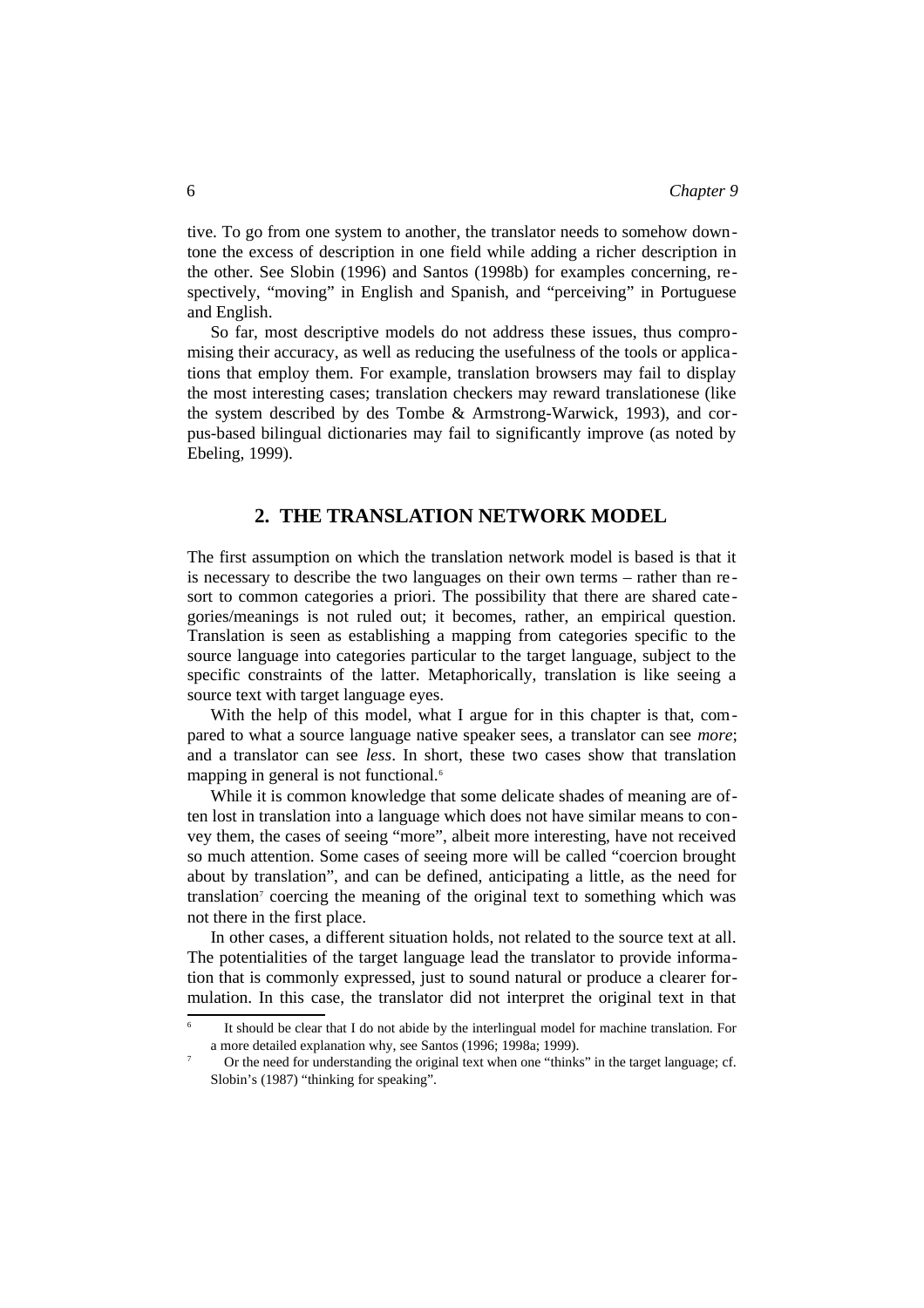way. Rather, he embellished the translation for the target language reader's sake.

### **2.1 Abstract properties of a translation model**

Translation networks are based upon the assumption that an appropriate language model can be defined as a set of categories which are linked, acted upon and/or created by a set of operators. This is a reasonable model for tense and aspect, as the work by Moens (1987) and his followers has shown (e.g. Caenepeel, 1989; Kent, 1992; Sandström, 1993). It has also been applied to the nominal domain (Pustejowsky, 1995).

Before turning to translation, let me say a few words about the monolingual models. An aspectual network has nodes standing for aspectual classes (understood as language-specific conceptualizations of kinds of situations), while arcs represent category changes brought about by grammatical (or other) devices. The progressive, the presence of a definite direct object, the pluperfect tense, an adjectival modification, a temporal phrase, etc., can all label arcs in the English aspectual network and, consequently, be understood as conveying meaning in two ways: by assigning an input category, and by producing a result in an output category. Unlabelled arcs are transitions which are possible without overt marking (which does not mean randomly, or without other clues).

Unlabelled arcs explain why it is sometimes possible to apply an operator to an expression of the "wrong" input type: according to Moens (1987), it first gets coerced into the "right" type. In the simple example of Figure 3, depicting the relevant subset of the English aspectual network, the sentence *My program ran in less than four minutes this morning* is modelled by the path PROCESS (*run*) >> CULMINATED PROCESS in  $X$  CULMINATED PROCESS, as analysed by Moens (1987:47). In more detail, the expression *run* (*My program ran*) originally belongs to the category PROCESS, but is first reinterpreted as belonging to category CULMINATED PROCESS ('>>' stands for "coerced into"), and only then a (new) expression of category CULMINATED PROCESS is built.



*Figure 3.* A subset of the English aspectual network

A model for the translation between two languages will need to include two such language models, one for the source and the other for the target language. Additionally, translation from the source to the target must induce some mapping between the categories (and possibly between the operators as well).

A simple example is shown in Figure 4. (Small circles represent "nodes", and stand for categories, arrows represent "arcs" and stand for transitions. All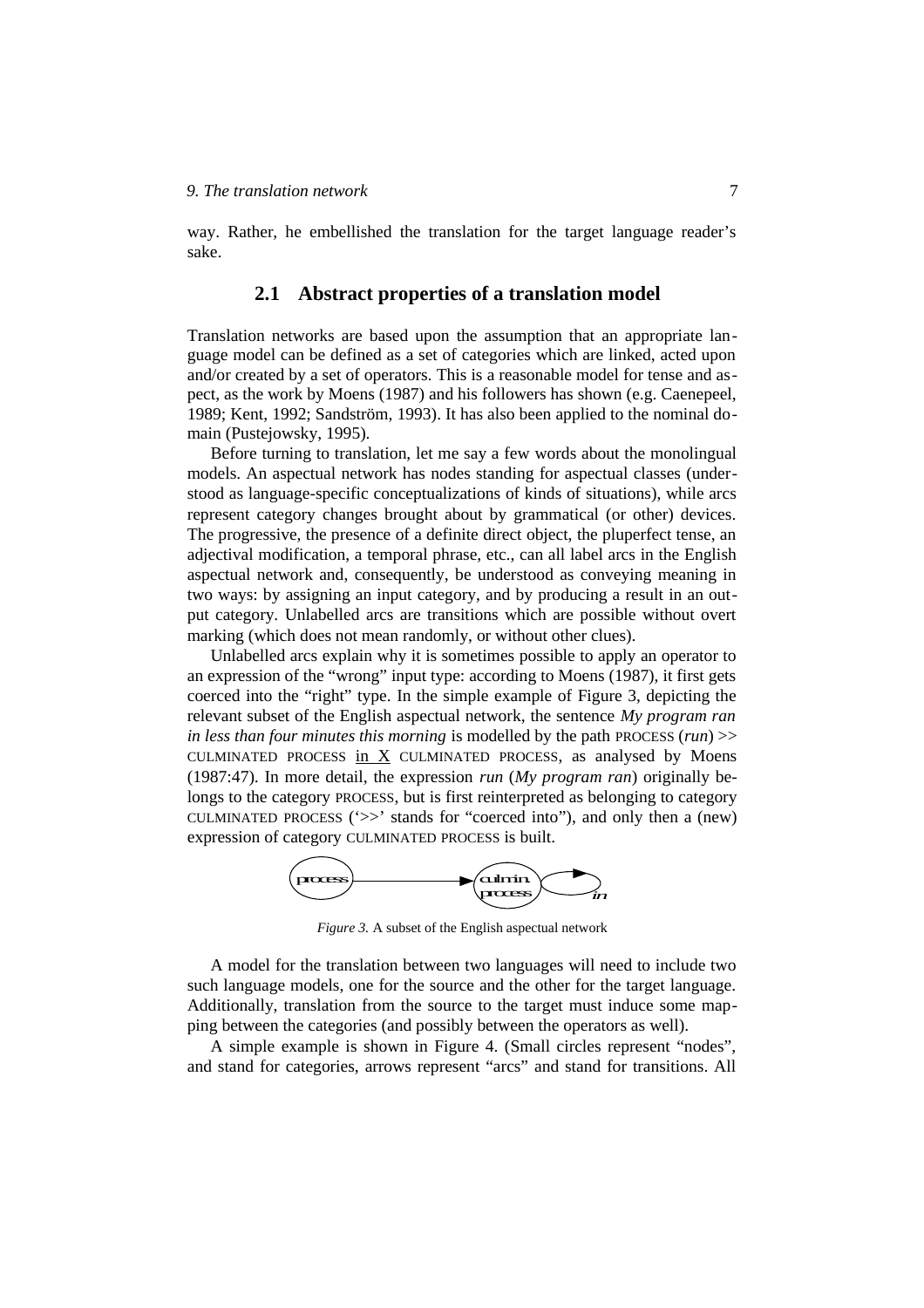nodes must be labelled; arcs may or may not be labelled. The two larger circles enclose source and target language; arcs from the former to the latter are called "translational arcs".)



*Figure 4.* A fictitious translation network

Some of the points illustrated by the figure are worth noting:

- 1. node names are different (there is no common metalanguage)
- 2. there are source nodes which have no correspondence in the target network (namely A and B)
- 3. there are target nodes which do not correspond to any source node (such as Z, R and Q)
- 4. the same source node may correspond to more than one target node (cf. F)
- 5. the same target node can correspond to more than one source node (e.g. Y)

In order to make use of such a model, one needs to be able to analyse a source text as a path in the source translation network, a target text as a path in the target translation network, and decide which correspondences hold between the two (i.e., which translational arcs are involved).

In this connection, note that there is no requirement for path isomorphy of any kind in this model of translation. The paths in the two languages can have different lengths, and visit the same or different nodes (i.e., have loops or not). Furthermore, not all nodes need to be linked by translational arcs.

Figure 5 illustrates these points with another fictitious translation network. One particular translation pair is marked in bold in the two monolingual networks (no longer surrounded by a large circle).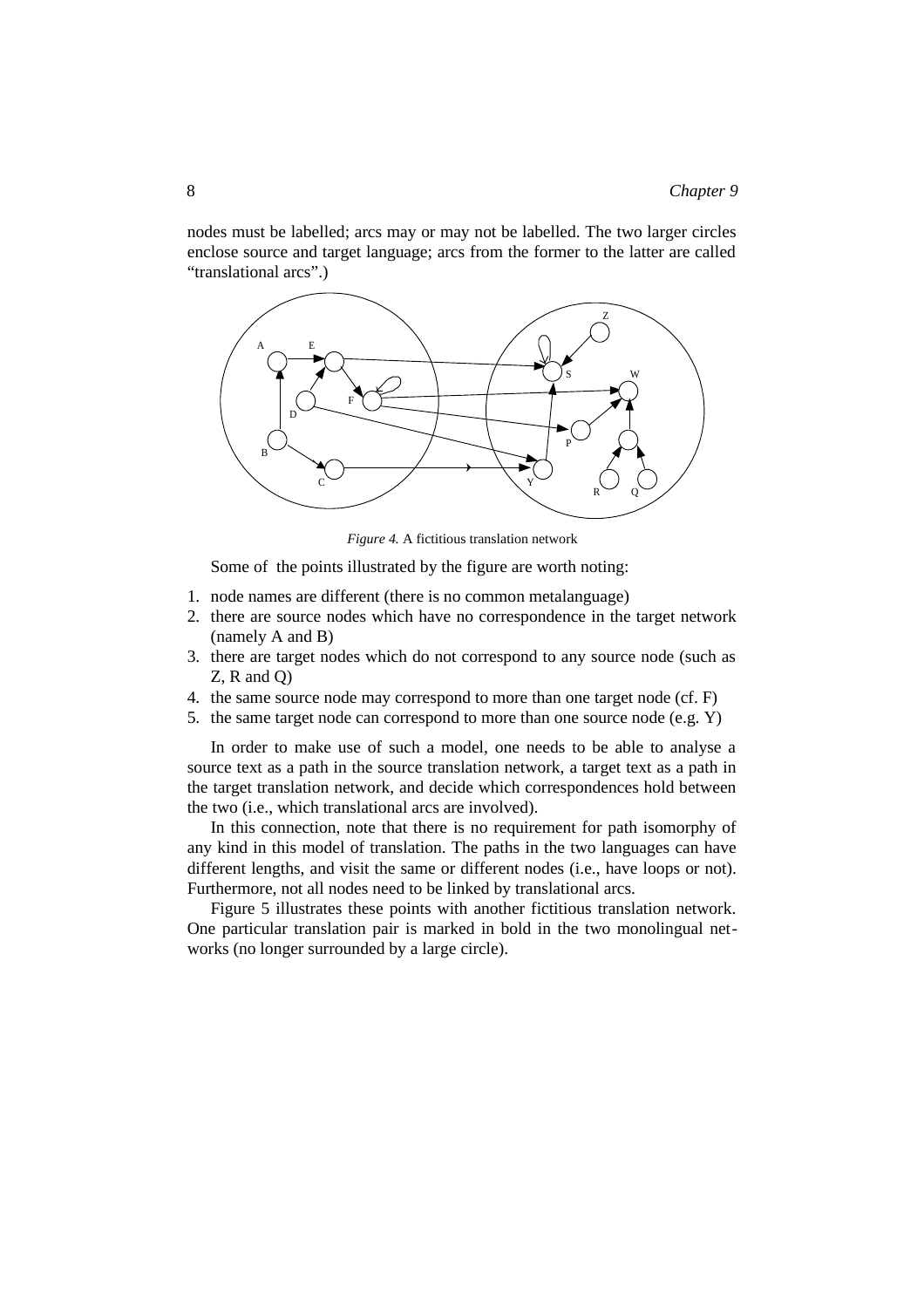

*Figure 5.* One translation pair described in a fictitious translation network

While the source path  $(A \subset D F I I)$  includes six nodes (five different ones) the target path only contains four  $(T R V S)$ . Also, only the second and the fourth nodes of the source path are translationally related to some node in the target language model. Finally, note that, *in this particular translation pair,* the last node in the source path has no correspondence in the target language.

There is a point worthy of note here. Even though there may be (translationally) related categories in the two languages, they may not be (monolingually) connected in the same way. It is not necessarily possible for "corresponding" lexical items (path beginnings) to arrive at "corresponding" final nodes. So, in the example of Figure 5, even though nodes I and Y are translationally related in the system, there is no path from V or S to Y in the target language network.

Finally, an important feature of language, which plays a key role in translation, vagueness, can be represented in this model. Vagueness is modelled by the existence of unlabelled arcs (i.e., no overt grammatical operators) from one node to two or more nodes. Context alone determines which is selected on reading (in cases where such a choice is required). The expression is *coerced* into that category. In the translation model suggested, if there are no corresponding vague categories in the target language and no choice is required by the source text, translation implies a choice, which always corresponds to a loss of information, as pointed out by Kaplan et al. (1989).

## **2.2 Coercion by translation**

To illustrate this, let us turn to the concrete example of English states, which, in a contrastive perspective (contrasting with Portuguese), are vague between de-noting an essential property and an accidental state.<sup>[8](#page-8-0)</sup> There is no way (most of the time) to preserve such vagueness in Portuguese, so translation will have to decide which interpretation will be rendered. This is a case of contrastive

<span id="page-8-0"></span><sup>&</sup>lt;sup>8</sup> For explanation of and motivation for the categories employed, see Santos (1996).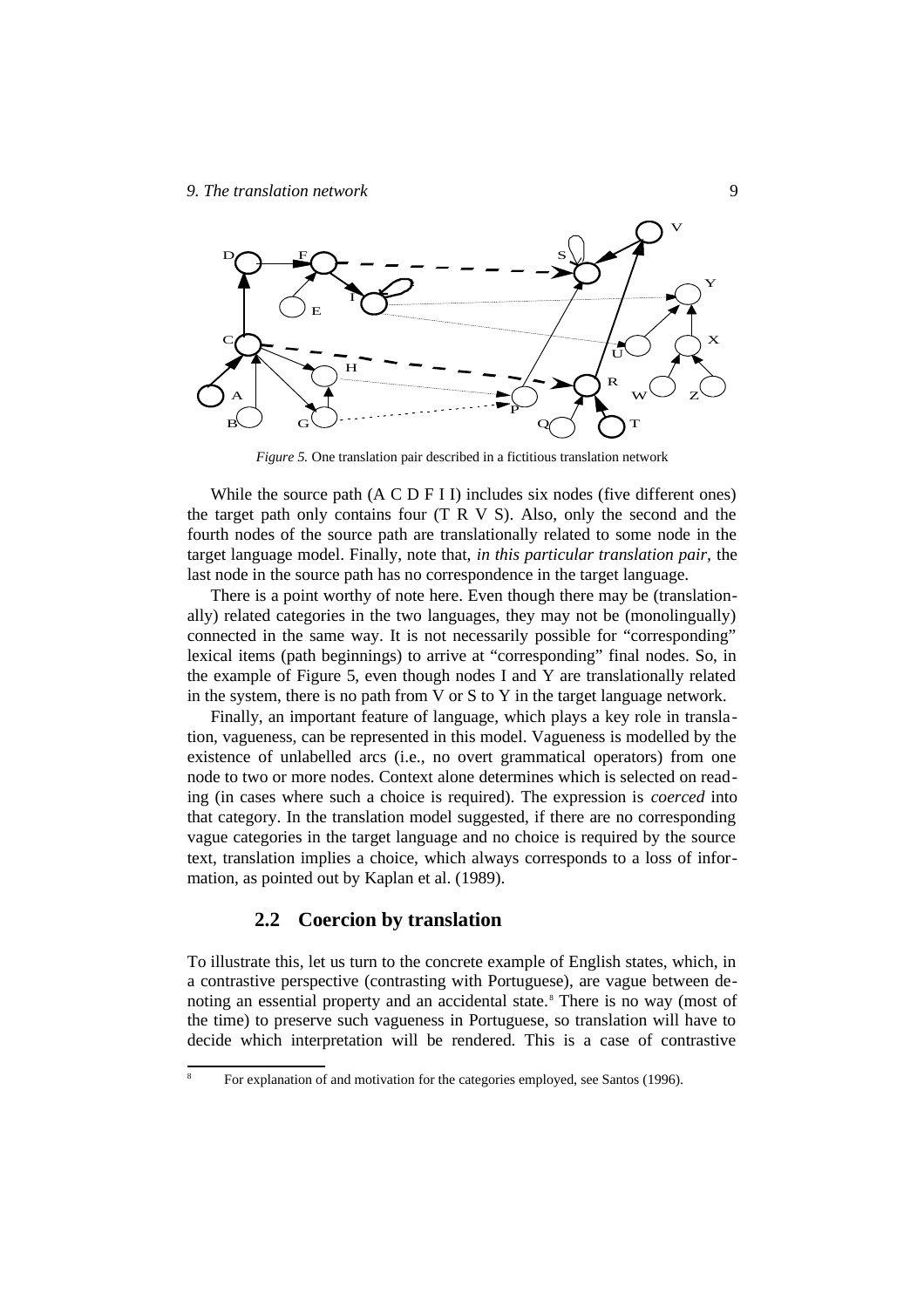vagueness, and so coercion (the need to follow an unlabelled arc) is brought about by translation (indicated by T's in Figure 6).



*Figure 6.* Coercion by translation in an English-to-Portuguese translation network

Let me note, first, that we *only* have the relevant part(s) of a complete translation network here that would describe the translation from English into Portuguese. The monolingual paths accepted by the two monolingual networks are minimal, simply taking a lexical item belonging to the "state" class (or to the "estado permanente" or "estado temporário" classes) and leaving it in the same class after the application of the simple past tense (or of the Imperfeito tense). Still, this simple case is enough to show the difficulties posed by contrastive vagueness and to illustrate the way the model works.

Consider the English sentence displayed in Table 4, whose corpus translation is presented first, followed by an alternative translation. The two different translation pairs are described as two different pairs of paths in the translation network ('T>' stands for "coerced by translation"):

| English                                                                     | Portuguese                                                                                        |
|-----------------------------------------------------------------------------|---------------------------------------------------------------------------------------------------|
| Beside him on a table was a small Oriental<br>gong and a bowl of cigarettes | Ao lado, na banca de cabeceira, <b>havia</b> um pe-<br>queno tantã oriental e um maço de cigarros |
| STATE (on a table be) simple past STATE T><br>PERMANENT STATE               | QUALIDADE (haver) Imperfeito QUALIDADE                                                            |
| Beside him on a table was a small Oriental<br>gong and a bowl of cigarettes | Ao lado, na banca de cabeceira, <b>estava</b> um<br>pequeno tantã oriental e um maço de cigarros  |
| STATE (on a table be) simple past STATE T><br><b>TEMPORARY STATE</b>        | ESTADO (estar) Imperfeito ESTADO                                                                  |

*Table 4.* Example of two possible translations and respective analyses of one English sentence

Consider now the example in Table 5, which is more complicated (though not from the point of view of English), and whose alternative translation follows, in fact, the same path as the published translation of Table 4: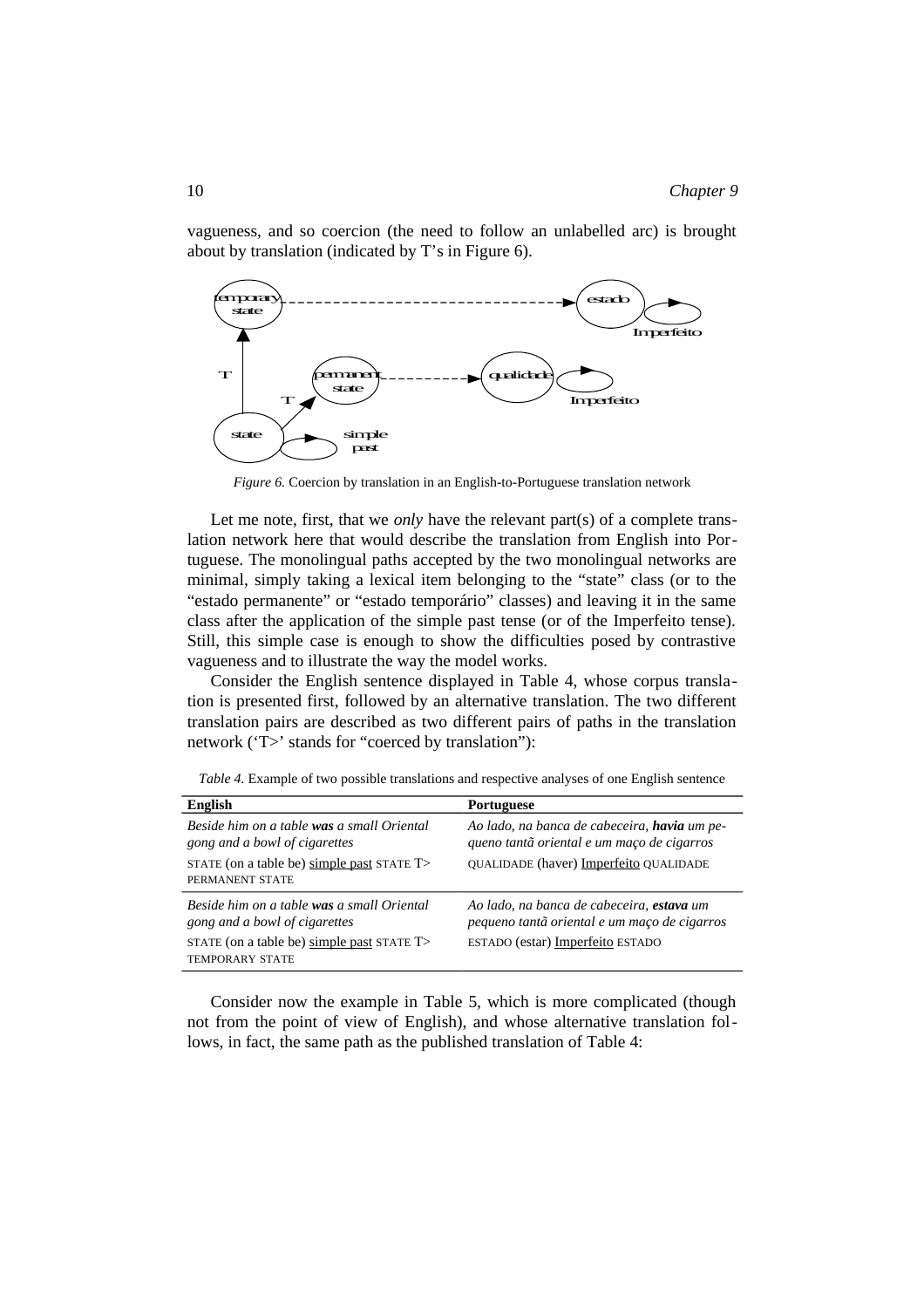*Table 5.* Another example of an English sentence where the interpretation of the state matters

| English                                   | <b>Portuguese</b>                                |
|-------------------------------------------|--------------------------------------------------|
| And he drank a little pulque and that was | Bebeu um pouco de pulque. E foi o seu            |
| breakfast                                 | pequeno almoço                                   |
| And he drank a little pulque and that was | bebeu um pouco de pulque e isto <b>era</b> o seu |
| breakfast                                 | pequeno almoço                                   |

The relevance of these examples is that both alternatives are "correct" translations but presuppose a vagueness resolution that is outside what is conveyed by the English text proper. In fact, *that was breakfast* in the English original might as well refer to that particular instance of breakfast, or to the habitual sequence of events that constituted breakfast for Kino, or to *both*. Note, furthermore, that if Kino had had a typical instance of breakfast at the time of the narrative, the two interpretations could not even be objectively distinguished. The same is true of the position of the oriental gong mentioned in Table 4, although not leading to such striking meaning differences. Does the English sentence refer to the gong's position, immutable since long ago, or to its being there then, because, for example, the maid or the doctor had placed it there? One may well say that the English text does not lead us to ask this kind of question, but each of the translations conveys one of these meanings. A translator must therefore decide, in each case, which formulation to use, and he must also decide whether the "details" are relevant or not.

The more complex (partial) translation network displayed in Figure 7 (which properly includes the one in Figure 6) must be used for the analysis of the example in Table 6 (where '>>' stands for "normal" coercion). The reader is directed to Santos (1996; and forthcoming) for a detailed discussion of the several interpretation possibilities.



*Figure 7.* A more complex English-to-Portuguese translation network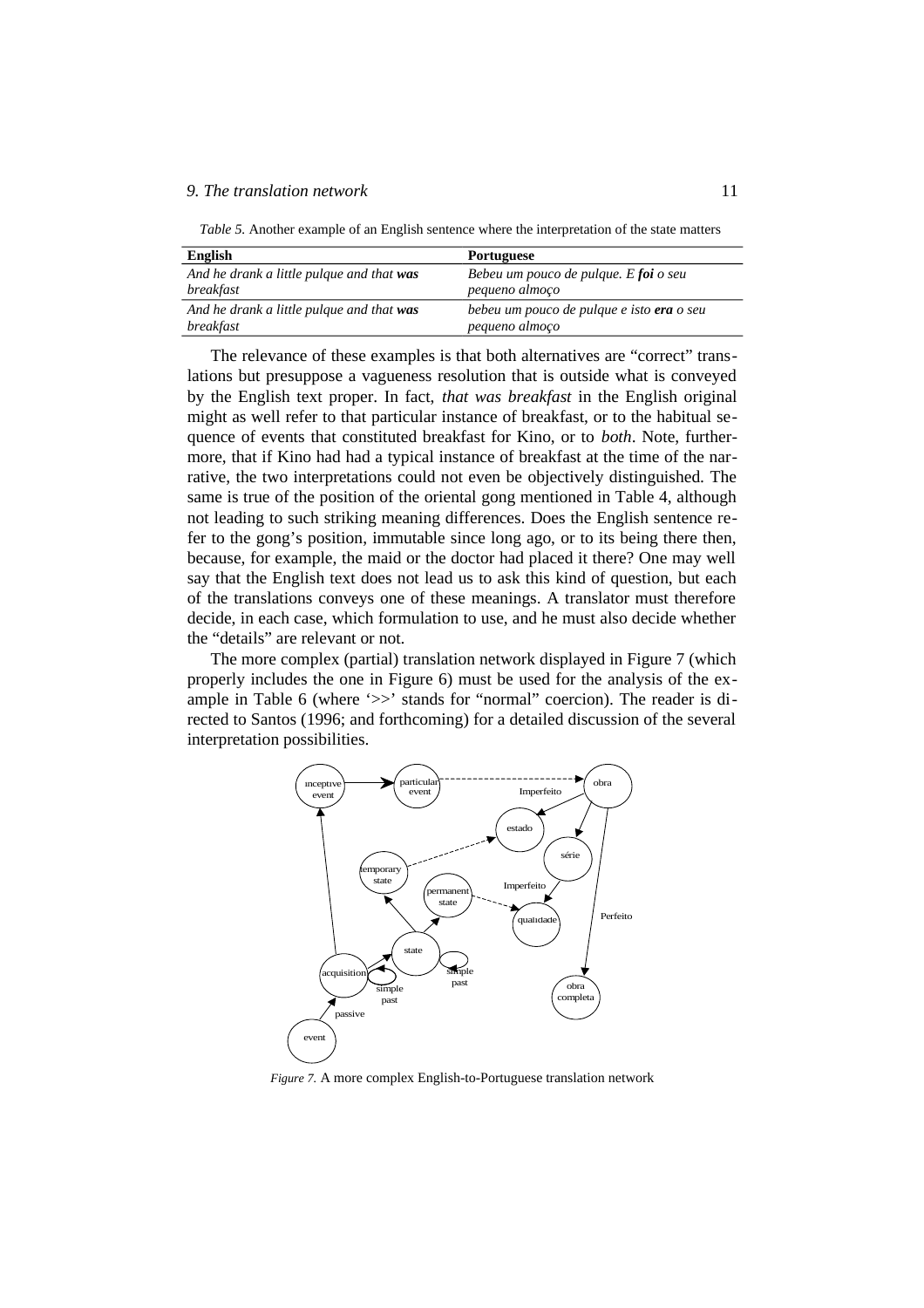| <b>English</b>                                                                                                      | <b>Portuguese</b>                                                |
|---------------------------------------------------------------------------------------------------------------------|------------------------------------------------------------------|
| and the canoes were drawn up in front of this<br>area                                                               | e era em frente dessa zona que os barcos se<br>alinhavam         |
| EVENT(draw up the canoes) passive<br>ACQUISITION simple past ACQUISITION >><br><b>STATE T&gt; PERMANENT STATE</b>   | OBRA (os barcos alinharem-se) >> SÉRIE<br>Imperfeito QUALIDADE   |
| EVENT (draw up the canoes) passive<br>ACQUISITION simple past ACQUISITION T><br>STATE T> PERMANENT STATE            | OBRA (os barcos alinharem-se) >> SÉRIE<br>Imperfeito QUALIDADE   |
| EVENT (draw up the canoes) passive<br>ACQUISITION simple past ACQUISITION T><br>INCEPTIVE EVENT T> PARTICULAR EVENT | OBRA (alinhar os barcos) >> SÉRIE Imperfeito<br><b>QUALIDADE</b> |
| EVENT (draw up the canoes) passive<br>ACQUISITION simple past ACQUISITION >><br><b>STATE T&gt; TEMPORARY STATE</b>  | OBRA (os barcos alinharem-se) Imperfeito<br><b>ESTADO</b>        |

*Table 6.* A more complicated example with many possible coercion paths

## **2.3 Node unfolding**

The description of a significant number of differences between the two languages occurring in real translations (whose result can be appreciated in Santos (1996; and forthcoming)) led to several refinements of the model.

It became clear that, in order to describe translation pairs, significant changes in the source model are needed. In fact, the description of the source language has to be considerably more detailed in order for us to be able to state translation options and translation correspondences. Not only the translation arcs, but also the overall organization of the source language, must be reconsidered in order to perform translation.

In addition to coercion by translation, two clear examples are:

- a. categories that must be split, not due to grammatical differences in the source language, but due to the fact that they are differently translated by the target language;
- b. historybased categories required by translation, i.e., translational correspondences that depend on previous translational correspondences in the same path.

Figure 8 illustrates the first case: The *one* Portuguese category Mudanças is conceptualized with different aspectual properties in English if the event is a change of position or another kind of change (cf. the two first examples in Table 7).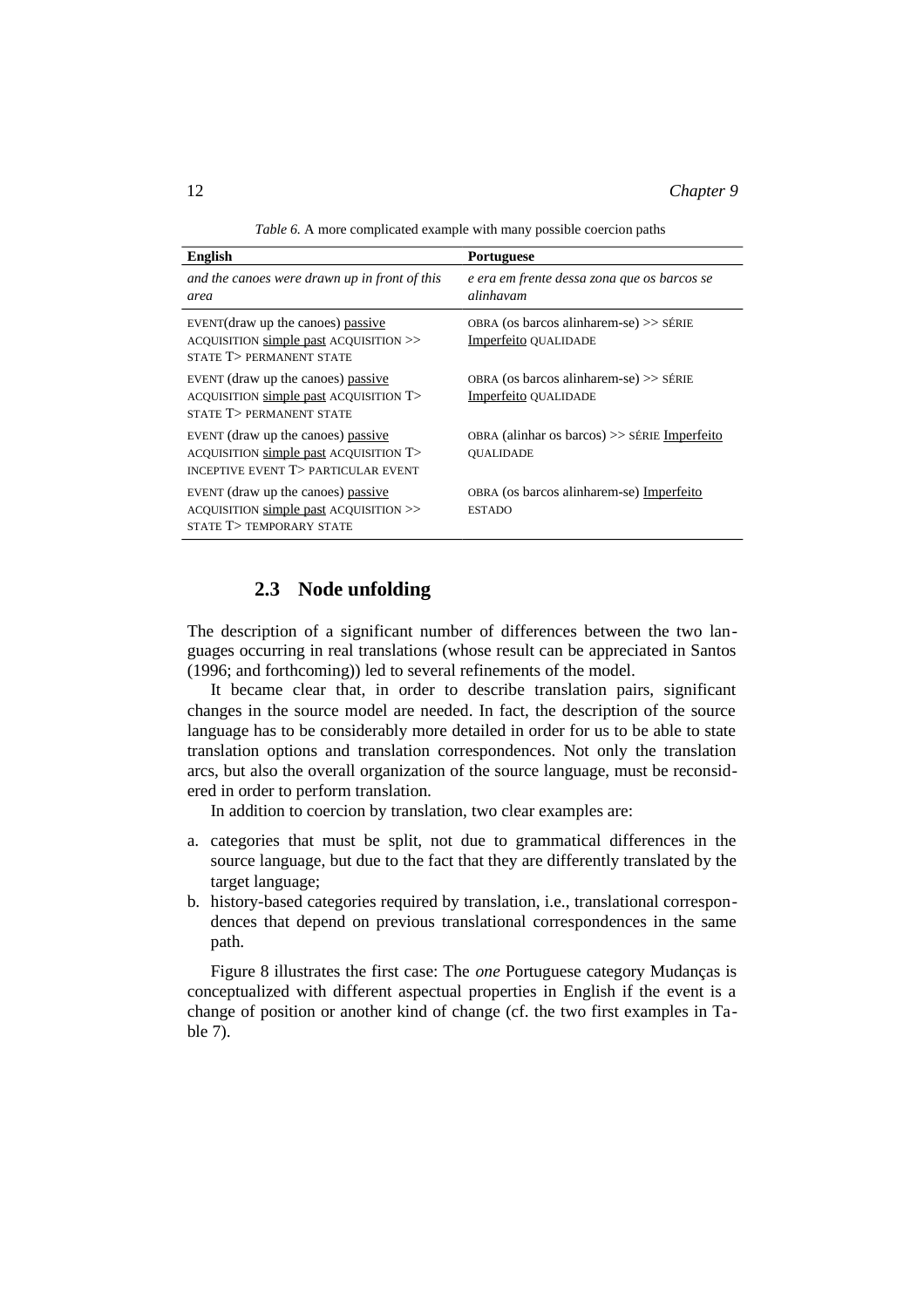

*Figure 8.* The category Mudanças must be split in the Portuguese-to-English network

| Source                                                            | <b>Translation</b>                                                       |
|-------------------------------------------------------------------|--------------------------------------------------------------------------|
| Ou ele [] ficara um pouco confuso                                 | Or else he [] had become a little confused.                              |
| MUDANÇA (ficar) MQP MUDANÇA                                       | ACHIEVEMENT (become) pluperfect<br><b>ACCOMPLISHMENT</b>                 |
| O escravo, tão suavemente como entrara, saiu.                     | The slave <b>slipped out</b> as quietly as he had en-<br>tered           |
| MUDANÇA (sair) Perfeito MUDANÇA                                   | ACTIVITY (slip) goal particle ACCOMPLISHMENT<br>simple past ACCOMPLISHM. |
| que se <b>interessara</b> demasiado pela<br>homenagem,            | who <b>had become</b> too interested in the commem-<br>oration           |
| OBRA (interessar) $\#$ OBRA 1 MQP OBRA<br>COMPLETA 1              | ACHIEVEMENT (become) perfect ACQUISITION                                 |
| O papá discursou?                                                 | Did you give a speech, Papa?                                             |
| OBRA (discursar) #> OBRA 2 Perfeito OBRA<br>COMPLETA <sub>2</sub> | ACHIEVEMENT (give) simple past ACHIEVEMENT                               |

*Table 7.* Examples that show the need for node unfolding

Figure 9 illustrates the second case exemplified by the two last examples in Table 7: depending on the path already followed in the translation of a Portuguese Obra, the translation options available are different.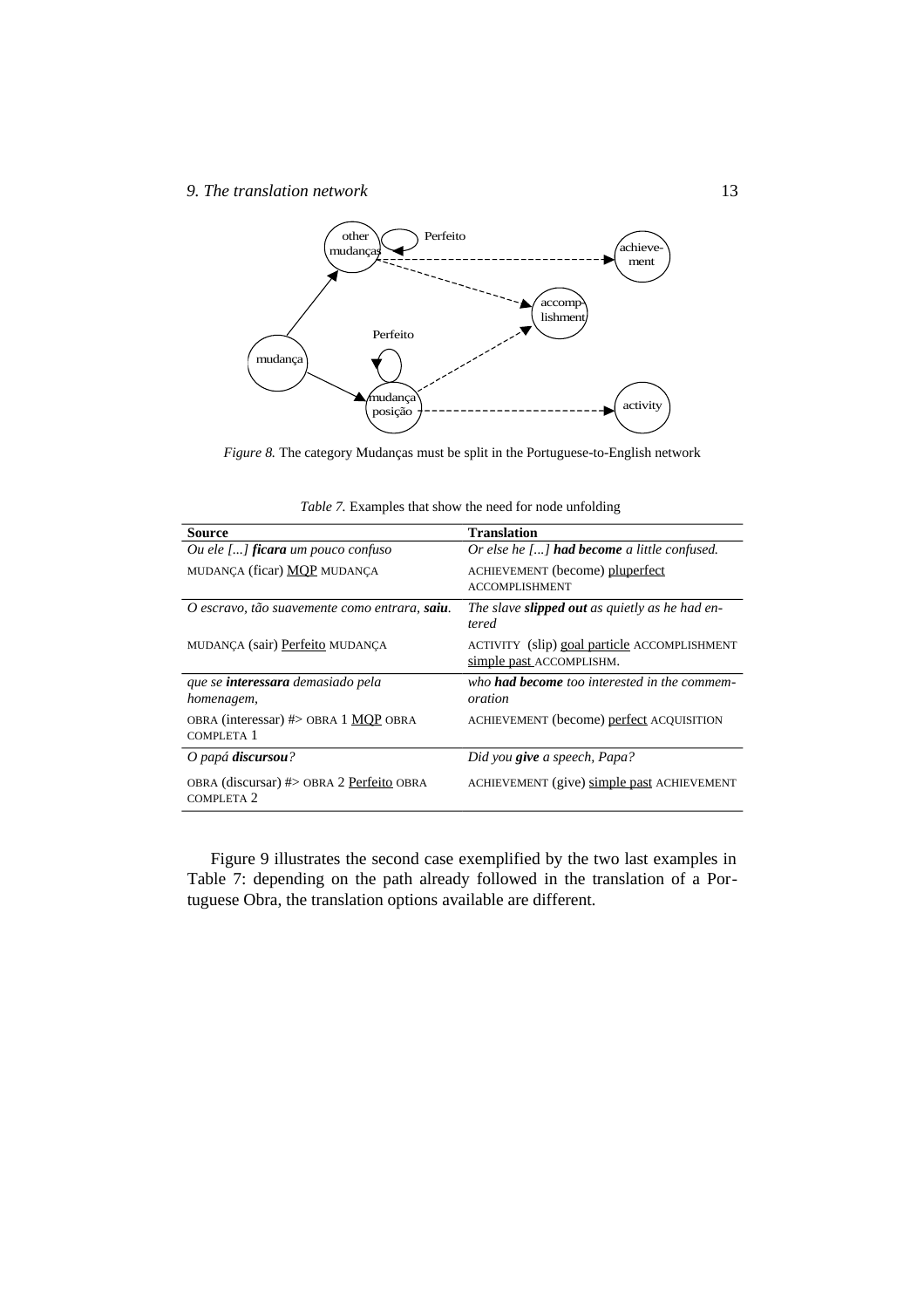

*Figure 9.* History-based translational arcs in the Portuguese-to-English network

## **3. DISCUSSION**

I would like to discuss some limitations of the present model, related specifically to descriptive power and empirical validation.

## **3.1 Descriptive issues**

This model was basically conceived for handling grammatical phenomena at the clause level. Lexical items are consequently taken as belonging to basic categories. It is, however, conceivable that similar phenomena in terms of translation topology may be at work inside the lexical items themselves. In other words, a suitable lexical decomposition in each language might be contrasted with the help of a similar model. I have not found, however, translation data showing that this is relevant for the English-Portuguese pair.

Likewise, the relationship to quantification has not been carefully considered, even though a possible extension of the aspectual network (and the corresponding translation network) might be called a quantificational network. So far the model has only been applied to sentences *describing* events, not quantifying them. In this regard, however, it seems that there is interesting contrastive data requiring such extensions to be made.<sup>[9](#page-13-0)</sup>

On the other hand, although the translation of temporal reference also involves questions of vagueness, difference of granularity, ambiguity and the like, and the present model has even been extended with temporal-aspectual categories to encompass it, reference to an external timeline is obviously not ideally

<span id="page-13-0"></span><sup>&</sup>lt;sup>9</sup> Especially the translation of descriptive sentences by sentences expressing quantification over events and vice-versa.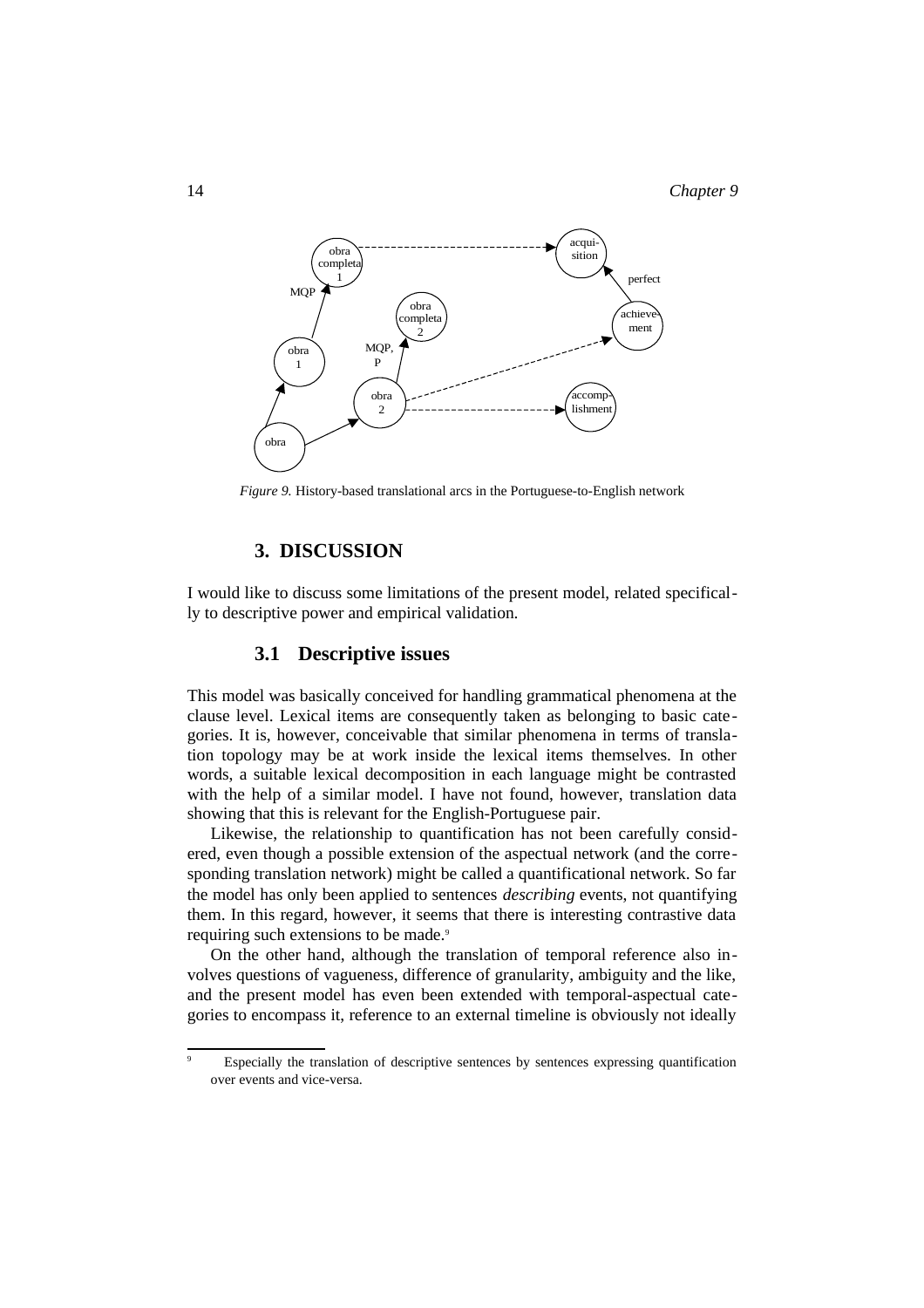treated in terms of language-internal categories only. This means that additional machinery should be invoked to adequately handle the temporal import of tense. But it is also true that temporal mismatches are not so frequent, and therefore relevant, for the description of human translation.

Finally, omissions and sentence restructuring pose complex problems for the model, by adding several degrees of freedom in the choice of translation correspondences. Additionally, the model obviously breaks down if whole sentences have not been translated.

### **3.2 Practical issues**

This model bears little relationship to the several quantitative studies that helped shape it. This low correlation with surface quantitative patterns can, however, be explained easily by noting that translation pairs are, in the vast majority of cases, the result of many interactions (and, therefore, many possible quantitative surveys).

The model presented here was not obtained automatically from those studies, but it is undeniable that the *process* used to arrive at the categories, arcs, and translational arcs depended heavily on quantitative exploratory studies. The English-Portuguese and Portuguese-English models can thus be seen as the main *result* of such studies.

Note that the translation network as a general model of translation and the two translation networks concerning translation from English to Portuguese and translation from Portuguese to English exist at different levels of abstraction. Only the two latter allow empirical validation, namely testing whether a wide range of translation phenomena between English and Portuguese can be shown to be adequately described by them. That, in turn, will furnish indirect support for the relevance of the general model for translation in general.

How can a concrete translation network be shown to be descriptively adequate? In addition to the discussion of particular cases using this descriptive framework, and the formulation of testable predictions regarding translation distribution, it would be desirable to have an implementation of the model that would allow one to check coverage and gather statistics concerning categories, translation strategies, etc. Such an implementation would considerably boost progress in the description of translation and help work in contrastive linguistics.

However, due to the heavy parsing required in order to analyse sentences according to each aspectual network, and the lack, at least for Portuguese, of working systems that could serve as a basis for the translation network, an implementation has not been attempted.

Hence this model's adequacy in dealing with a vast plethora of real translation cases remains thus to be proved, notwithstanding the relatively large num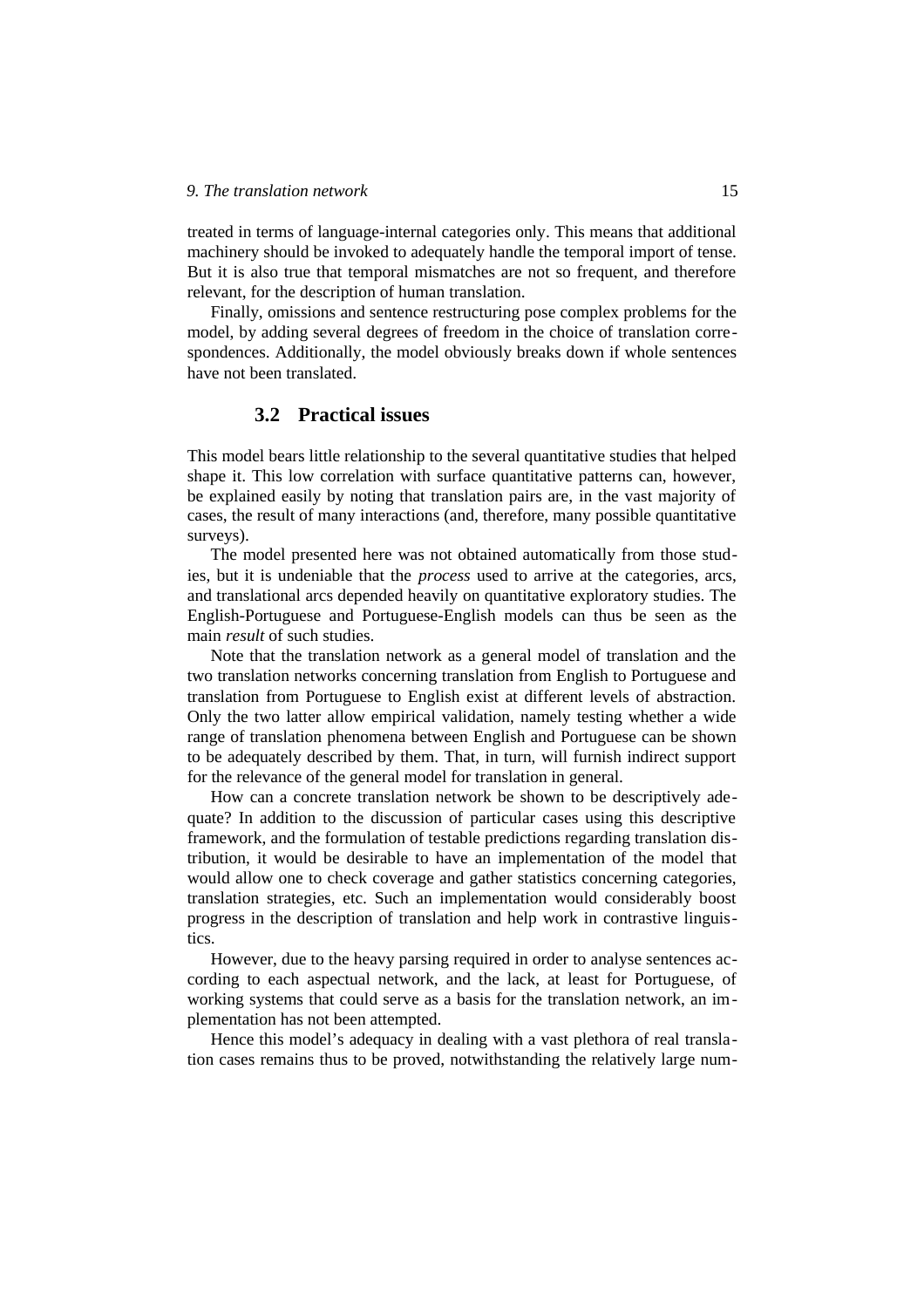ber of translation pairs whose analyses have been cast in it. The most reasonable way to employ this model in a computer application would be to incorporate it into a translator's workbench, with substantial human intervention for the first data stored (as in Sadler & Vendelmans' (1990) bilingual knowledge bank).

## **4. CONCLUDING REMARKS**

Translation is a much more complex phenomenon than two sentences in different languages expressing the same thing. To assess what is the same and what is different, one cannot make *a priori* assumptions.

A descriptive model that allows one to describe real translations without biasing such a representation must be at least as complex as the one described here. It is dubious whether simpler models allow anything but the simplest applications. In machine translation, one can artificially limit the degree of change from a literal rendering. But a model designed to describe human translations has to cope with the full complexity of human translation. This claim is, actually, the opposite of what is generally held true in the processing of parallel texts, cf. Isabelle's (1992:80) remark that "in contrast with the active linguistic capacity required for the production of translations, the reconstruction of translation correspondences in existing translations requires only a passive linguistic capability".[10](#page-15-0)

The present model is offered as a first step towards a more informed computational processing of aligned bilingual corpora that goes beyond the simple identification of gross correspondences. It is my belief that – based on, and even at times driven by, sound empirical work – one must begin by identifying what is going on in translation in order to satisfactory process its result. One should not proceed as if all translation pairs were homogeneous: in fact, most are an idiosyncratic combination of "explicitation", "ambiguation", introduction of vagueness, addition of detail, removal of information, etc. That these concepts are expressible in terms of the topology of the translation network just presented is a necessary (although not sufficient) condition for its adequacy.

I hope that the presentation of this model (which evolved from corpus based analysis) will foster the development of implemented systems, and that it may contribute, at least, to clearer intuitions in contrastive linguistics, if not in the computational processing of parallel texts.

<span id="page-15-0"></span> $10$  Interestingly, this belief was presented by Isabelle as one of the reasons to engage in our field of research.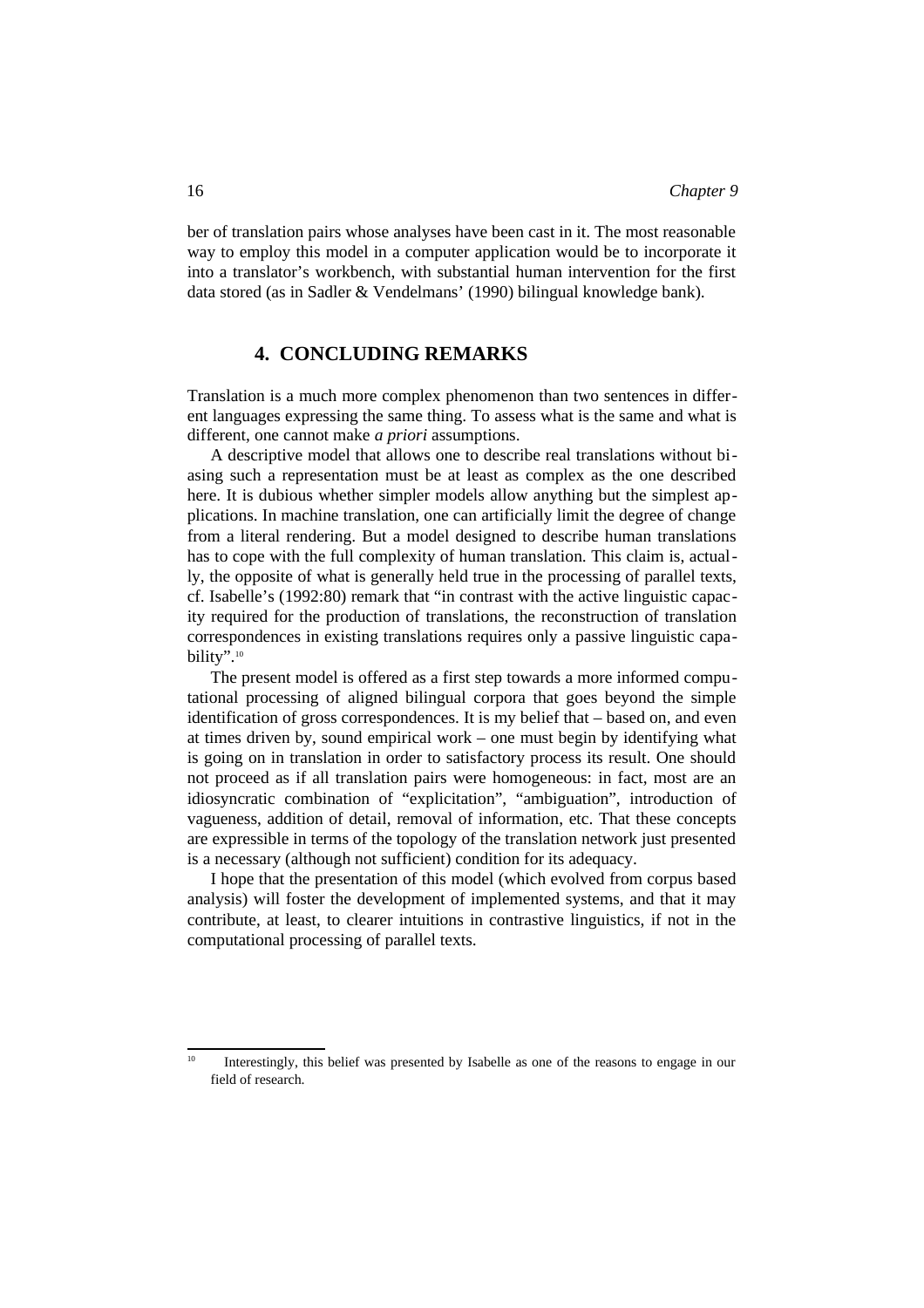# **5. ACKNOWLEDGEMENTS**

I am grateful to Lauri Carlson for the many discussions on translation and tense and aspect during his supervision of my PhD thesis, that helped shape the model described here. I also heartily thank Stig Johansson, Ana Frankenberg-Garcia and Tony McEnery for reading a draft version of this chapter and providing relevant comments. Finally, I acknowledge Bengt Altenberg's help with references on the early history of corpus contrastive linguistics.

## **6. REFERENCES**

- Caenepeel, M. (1989). *Aspect, Temporal Ordering and Perspective in Narrative Fiction.* Unpublished PhD dissertation, University of Edinburgh.
- Church, K. W. & Gale, W. A. (1991). Concordances for Parallel Text. *Using Corpora: Proceedings of the Eight Annual Conference of the UW Centre for the New OED and Text Research* (Oxford, September 29 - October 1, 1991), 40-62.
- Doherty, M. (1997a). Übersetzen im Spannungsfeld zwischen Grammatik und Pragmatik. In Keller, R. (Ed.), *Linguistik und Literaturübersetzen* (pp. 79102)*,* Tübingen: Narr.
- Doherty, M. (1997b). Textual Garden Paths parametrized obstacles to target language adequate translations. In Hauenschild, C. & Heizmann, S. (Eds.), *Machine Translation and Translation* Theory (pp. 69-92), Berlin, N.Y.: de Gruyter.
- Dyvik, H. (1998). A translational basis for semantics. In Johansson, S. & Oksefjell, S. (Eds.), *Corpora and Crosslinguistic Research: Theory, Method, and Case Studies* (pp. 51-86), Amsterdam: Rodopi.
- Ebeling, J. (1999). Linking Dictionary and Corpus. In Hasselgård, H. & Oksefjell, S. (Eds.), *Out of Corpora: Studies in Honour of Stig Johansson* (pp. 3145), Amsterdam: Rodopi.
- Filipovic, R. (1984). What are the primary data for contrastive analysis? In Fisiak, J. (Ed.), *Contrastive linguistics - Prospects and problems* (pp. 107-117), Berlin: Mouton de Gruyter.
- Fisiak, J. (Ed.). (1980). *Theoretical Issues in Contrastive Linguistics,* Amsterdam: John Benjamins.
- Frankenberg-Garcia, A. (1998). Using Translation Traps to Sort Out Portuguese-English Crosslinguistic Influence. Paper delivered at the *7 th Brazilian Translators' Forum and 1st Brazilian International Translators' Forum*, University of São Paulo.
- Gellerstam, M. (1986). Translationese in Swedish novels translated from English. In Wollin, L. & Lindquist, H. (Eds.), *Translation studies in Scandinavia* (pp. 8895), Lund: CWK Gleerup.
- Isabelle, P. (1992b). Bi-Textual Aids for Translators. *Screening Words: User Interfaces for Text*, *Proceedings of the Eight Annual Conference of the UW Centre for the New OED and Text Re*search (Waterloo, October 18-20, 1992), 76-89.
- Johansson, S. (1975). *Papers in Contrastive Linguistics and Language Testing*, Lund: CWK Gleerup.
- Johansson, S. & Oksefjell, S. (Eds.) (1998). *Corpora and Crosslinguistic Research: Theory, Method, and Case Studies*, Amsterdam: Rodopi.
- Kaplan, R. M., Netter, K., Wedekind, J. & Zaenen, A. (1989). Translation by Structural Correspondences. *Proceedings of the 4th Conference of the European Chapter of the ACL* (Manchester, 10-12 April 1989), 272-81.
- Keenan, E. L. (1978). Some Logical Problems in Translation. In Guenthner, F. & Guenthner-Reutter, M. (Eds.), *Meaning and Translation: Philosophical and Linguistic Approaches* (pp. 157-189), London: Duckworth.